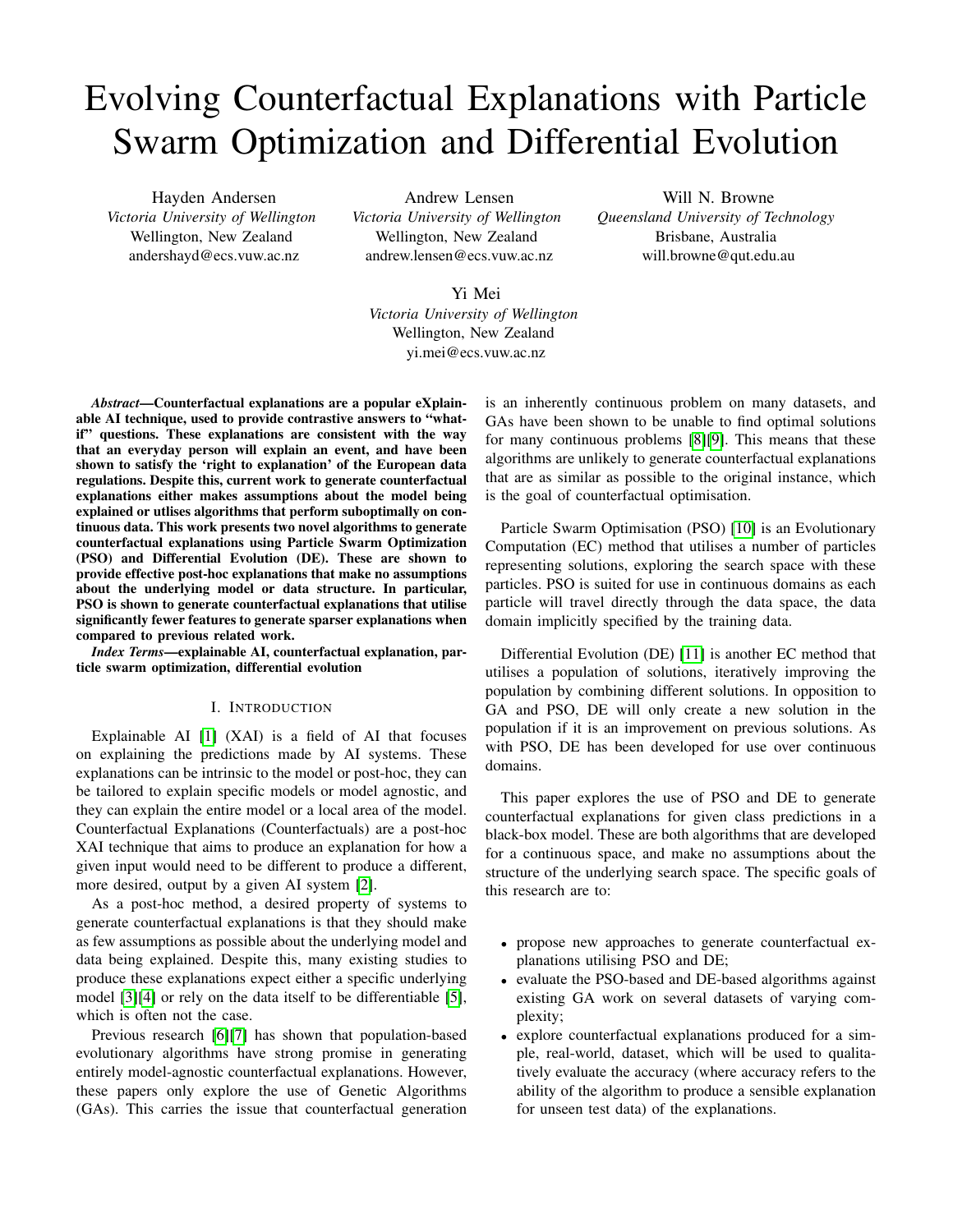

<span id="page-1-0"></span>Fig. 1. Counterfactual explanation example. A counterfactual can be produced by modifying one of each of the features, or by modifying both of them.

# II. BACKGROUND

## <span id="page-1-4"></span>*A. Counterfactual Explanations*

Counterfactual explanations, introduced by Watcher et al. [\[2\]](#page-7-1), are artificial data points that are as close as possible to an original instance but produce a different output in a blackbox prediction model. Figure [1](#page-1-0) shows an example of different counterfactuals produced for a data point, changing the predicted class from A to B. This illustrates that a counterfactual can modify a subset of all the possible features (dimensions in the search space), usually modifying each feature by a lesser magnitude the more features are modified.

Counterfactual explanations are a useful post-hoc XAI method for ML models as they have been shown to fulfil the 'right to explanation' of the European data regulations [\[2\]](#page-7-1). Counterfactual explanations are also known for their ability to provide a contrastive explanation, which has been shown to be more effective and understandable to users [\[12\]](#page-7-11).

An important consideration for counterfactual generation is the number of features that are modified to create the counterfactual. Fewer features changed means that the counterfactual is more likely to be accepted by users due to higher simplicity [\[12\]](#page-7-11). To account for this, the distance between the original instance and the new instance is often calculated using the Manhattan distance, also known as the  $L_1$  norm. This is due to the sparsity inducing properties of the  $L_1$  norm [\[13\]](#page-7-12), [\[14\]](#page-7-13), which will push the individual differences of as many features as possible to be zero. Equation [\(1\)](#page-1-1) gives the Manhattan distance between two points  $F_1$  and  $F_2$ .

<span id="page-1-1"></span>
$$
D = \sum_{i=1}^{\dim(F)} |F_{1i} - F_{2i}| \tag{1}
$$

In order to induce more explicit control over the generated explanations, a number of other evaluation metrics are proposed. Most notably, Dandl et al. [\[7\]](#page-7-6) proposed a multi-objective algorithm incorporating four objectives: the similarity to the desired output, the distance from the original instance, a count of features modified, and an approximation of how well the counterfactual fits into the original data distribution. However, these fail to work well as a multiobjective problem as these objectives are not all conflicting.

Counterfactual explanations can be taken as a full explanation on their own [\[7\]](#page-7-6)[\[15\]](#page-7-14), or they can be used as a tool to learn and explain more information about the data or blackbox model[\[6\]](#page-7-5) [\[16\]](#page-7-15).

# *B. Particle Swarm Optimisation*

Particle Swarm Optimisation (PSO) [\[10\]](#page-7-9) is an EC method that utilises a number of particles representing solutions, exploring the search space with these particles. PSO is optimised to be used over continuous domains, as each particle will travel directly through the data space. A particle is represented as a vector of values, where each value represents the position of the particle in that particular dimension. Similarly, each particle has a given velocity through each dimension of the data. The full representation of a single particle is therefore given as  $([x_1, x_2, x_3, ..., x_D], [v_1, v_2, v_3, ..., v_D])$  where  $x_i$  and  $v_i$  give the position and velocity along dimension i, and  $D$  is the total number of dimensions in the data.

At each step of the algorithm, each particle will move through the search space, tending towards both the best position that particular particle has found (denoted as *pbest*) and the best position the full swarm has found (denoted as *gbest*). For a given particle the position and velocity updates can be defined according to Equations [\(2\)](#page-1-2) and [\(3\)](#page-1-3) respectively, where  $t$  represents the  $t$ th step in the search process,  $i$  represents a single dimension of the data,  $r_1$  and  $r_2$  are random values sampled from  $U(0, 1)$ , and  $w$ ,  $c_1$ , and  $c_2$  are given constants.

<span id="page-1-2"></span>
$$
x_i^{t+1} = x_i^t + v_i^{t+1} \tag{2}
$$

<span id="page-1-3"></span>
$$
v_i^{t+1} = w \cdot v_i^t + c_1 r_1 (pbest_i - x_i^t) + c_2 r_2 (gbest_i - x_i^t) \tag{3}
$$

The constant  $w$  refers to the inertia weight of the algorithm, used to balance the exploration and exploitation of the particles to improve convergence. The constants  $c_1$  and  $c_2$  refer to acceleration constants, used to balance of contributions of pbest and gbest. Through numerical analysis, it has been found that for a general case the best values for these constants are  $w = 0.7298$ ,  $c_1 = 1.4962$ , and  $c_2 = 1.4962$  [\[17\]](#page-7-16).

# *C. Differential Evolution*

DE [\[11\]](#page-7-10) is an EC method that maintains a population of solutions, represented similar to the solutions in PSO. The difference is in how this population is modified: in DE, a solution is mutated and then combined with another solution in the population in order to create a new solution. If this defined solution performs better than the original solutions, then it is added to the population. There are many variations of DE, but this paper will focus on the DE best/1/bin schedule.

DE is designed to perform well on nonlinear and nondifferentiable problems, as it does not directly travel through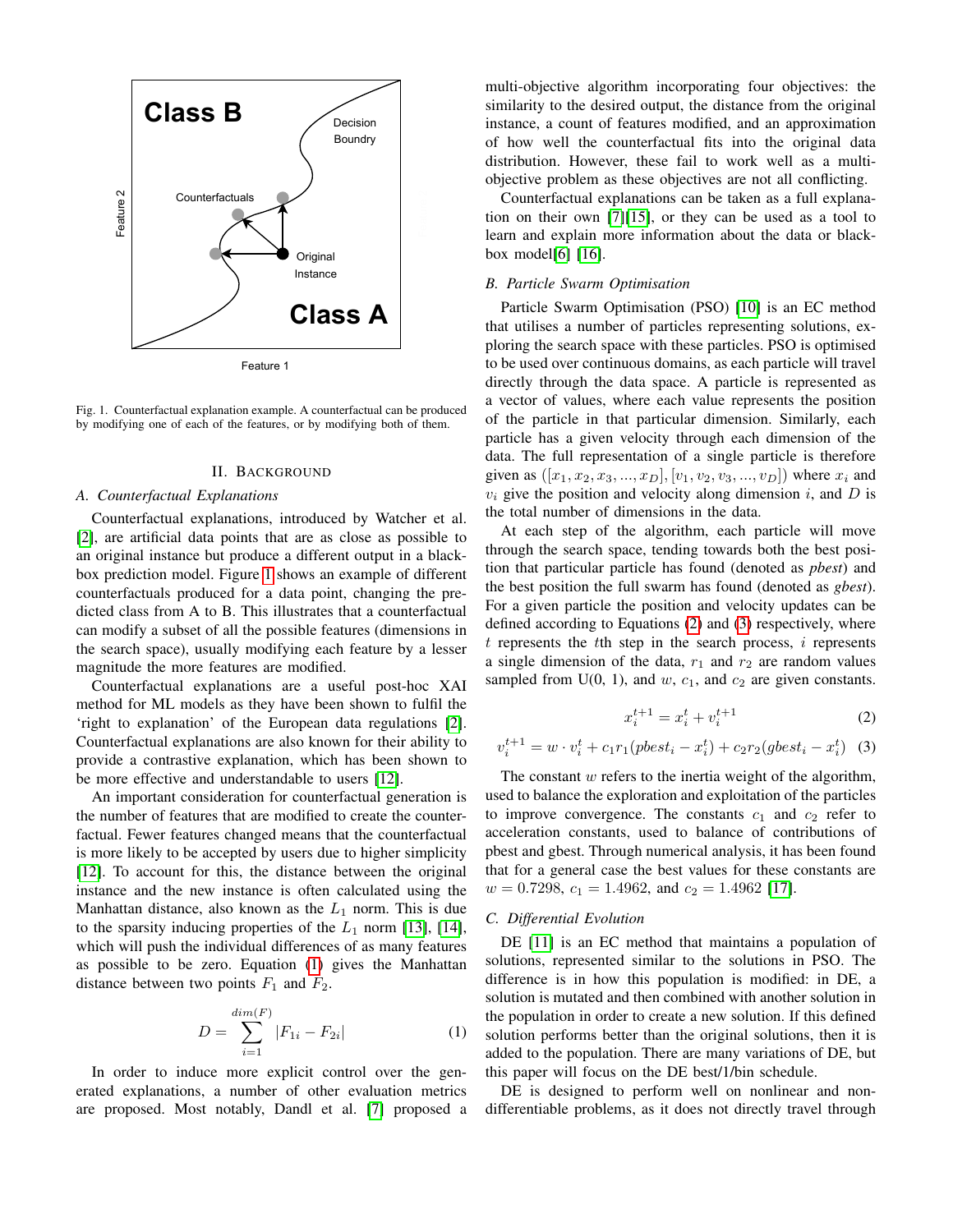the search space. In addition to this, it does not make any specific assumptions about the shape of that search space.

A solution in DE is represented in a similar way to the spatial position in PSO. Given  $D$  dimensions, a solution is given as the vector  $[x_1, x_2, x_3, ..., x_D]$ . At each stage of the algorithm, each solution s will undergo combination. For combination, the best solution in the population  $x_{best}$  is combined with two other random solutions in the population  $x_1$  and  $x_2$  according to Equation [\(4\)](#page-2-0) to form a *donor* vector  $v$ . The constant  $F$  is known as the scale factor, controlling the step size of the search.

<span id="page-2-0"></span>
$$
v_i = x_{best} + F(x_1 - x_2) \tag{4}
$$

Once the donor vector has been generated, a new solution  $y$  is created according to Equation [\(5\)](#page-2-1). At each index  $i$ , a random value  $r_i \sim U(0, 1)$ , is sampled. The constant CR is known as the crossover probability, controlling how often the new solution uses the donor or original solutions.

<span id="page-2-1"></span>
$$
y_i = \begin{cases} v_i & r_i < CR \\ s_i & otherwise \end{cases}
$$
 (5)

Once  $y$  has been found, the fitness is compared to the original solution s. If it has better fitness, it replaces s in the population. [\[18\]](#page-7-17)

Later work found that varying the value of  $F$  throughout the optimisation improved the convergence of the optimisation [\[19\]](#page-7-18). Known as dithering, this samples  $F$  uniformly from a user-defined range at each iteration of the algorithm.

#### *D. Related Work*

While not all EC methods, there exists a variety of methods for generating counterfactual explanations for black-box models. Karimi et al. [\[15\]](#page-7-14) proposed an algorithm utilising Satisfiability Modulo Theories (SMT) solvers, treating counterfactual production as a formal verification problem. Grath et al. [\[20\]](#page-7-19) proposed a method to generate counterfactuals using the Nelder-Mead algorithm, a simplex-based direct search algorithm. Poyiadzi et al. [\[21\]](#page-7-20) proposed a graph-based algorithm for counterfactual generation. An issue with many of these algorithms, along with others, is that they will only produce a single counterfactual for the instance. Populationbased methods such as EC can address this issue, allowing for counterfactual explanations to be explored in multiple areas of the problem space at the same time.

An important population-based precursor to later ECbased algorithms for counterfactual generation is the Growing Spheres algorithm proposed by Laugel et al. [\[4\]](#page-7-3). This searches around the original instance by placing points along an increasingly growing sphere centred on the instance until a point is found that gives the desired prediction. Greedy feature selection is then used to set as many features to the original values as possible to produce the most sparse, and therefore simplest, counterfactual. One issue with this method is that if the sphere sits at a diagonal edge of the decision boundary then the algorithm will terminate before discovering further



<span id="page-2-2"></span>Fig. 2. Potential non-optimality of the Growing Spheres algorithm. The algorithm will terminate having found the counterfactual shown in solid grey, when there is another potential explanation that only modifies a single feature. Sparser explanations that modify those features by a higher amount are known to be preferred over dense explanations [\[22\]](#page-7-21)

away but sparser counterfactuals. Figure [2](#page-2-2) demonstrates this issue.

Genetic algorithms (GA) have been used to generate counterfactual explanations, producing feasible and interpretable populations of explanations. Sharma et al. [\[6\]](#page-7-5) first proposed a GA based method that follows a relatively simple GA optimisation method, evaluating each counterfactual in the population using Manhattan distance. Dandl et al. [\[7\]](#page-7-6) then expanded on this idea with an Evolutionary Multiobjective algorithm on the four objectives described above. This algorithm produces an approximate Pareto front of counterfactuals that give different trade-offs between the four objectives, however, as not all the objectives are conflicting many of the solutions in the front will have poor performance.

An issue with these methods is that counterfactual production is a problem over a continuous range of data, which can result in a simple GA algorithm struggling to converge to a solution [\[8\]](#page-7-7)[\[9\]](#page-7-8) without additional local optimisation. Other population-based methods, such as PSO or DE, are more appropriate to create counterfactuals as similar as possible to the original data as they are optimised to work over continuous domains.

## III. PROPOSED METHOD

The proposed approaches are to utilise custom PSO and DE algorithms respectively in order to generate counterfactual explanations for a provided black-box model  $f$ . The use of population-based algorithms that are designed to work with continuous data is hypothesised to be able to generate explanations that are closer to the decision boundary than previous EC methods, resulting in a minimal change from the original instance.

Distance between generated counterfactuals and the original point is measured as discussed in Section [II-A,](#page-1-4) using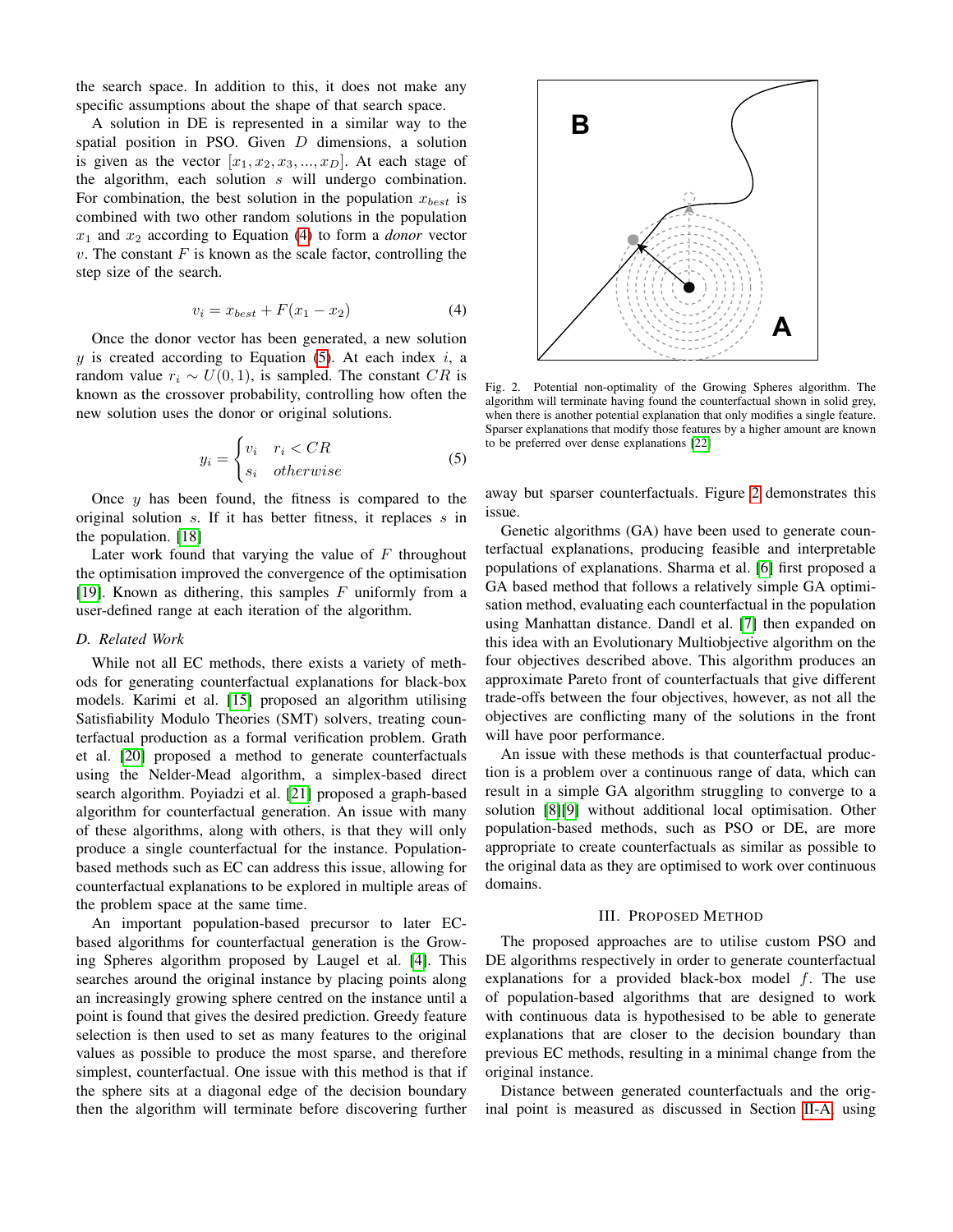the Manhattan distance  $d$ . This encourages the algorithm to change as few features as possible for each particle during the evolutionary process.

For both algorithms, each solution is represented as a feature vector of floating-point values. These vectors have the same dimensions as the points in the original data. Given an original instance  $i$ , the optimisation task for the algorithms is to find a counterfactual c that optimises Equation [\(6\)](#page-3-0), where  $f(c)$ results in the desired class.

<span id="page-3-0"></span>
$$
c = \min_{c} d(i, c) \tag{6}
$$

In order to treat each feature as equally as possible, both algorithms require that the data is scaled to a common range before they begin. For simplicities sake, this should generally be taken as the range [0, 1]. In addition to simplifying the calculations of the data, this scaling also allows for a more fair evaluation of the algorithms, as the evaluation will also treat each feature equally.

Because of the fact that the data is generally scaled from [0,1], the set of valid counterfactual solutions targeting a specific class  $t$  is defined according to Equation [\(7\)](#page-3-1).

<span id="page-3-1"></span>
$$
C = \{c_{1..n}|n = dim(i), f(c) = t, \forall c_i : c_i \in [0,1]\}
$$
 (7)

Algorithm [1](#page-3-2) is used to generate counterfactuals using PSO. This algorithm requires a pretrained model  $f$ , a target prediction result  $t$ , and a point to be explained  $i$ . For the desired number of iterations, each particle will be updated based on both the best counterfactual they have found so far and the best counterfactual the entire population has found so far. This algorithm can either return just the fittest counterfactual produced or the entire population of counterfactuals.

Algorithm [2](#page-4-0) is used to generate counterfactuals using DE. As with PSO, this algorithm requires a pretrained model  $f$ , a target prediction result  $t$ , and a point to be explained i. For the desired number of iterations, each solution will be updated based on a combination of that solution and multiple other solutions in the population. As DE eventually converges on a single point, this algorithm returns only the fittest counterfactual produced.

## IV. EXPERIMENTAL DESIGN

# *A. Datasets*

Six datasets were selected to evaluate the proposed methods. Four datasets were sourced from the UCI machine learning repository [\[23\]](#page-7-22), one dataset (kc2) was sourced from the OpenML platform[\[24\]](#page-7-23), and the final dataset (Penguins) was sourced from an online R repository [\[25\]](#page-7-24). These datasets were chosen as they are all classification problems, over a continuous domain. They provide a steady increase in difficulty for the counterfactual problems. Table [I](#page-4-1) shows the datasets chosen, ordered approximately in order of complexity.

The Penguins dataset is chosen as it is a simple toy problem that can be used to easily visually inspect the results. It is used as an alternative to the well-known iris dataset, keeping the same property of being a useful toy problem, but is easier to visualise for a qualitative evaluation [\[26\]](#page-7-25).

Algorithm 1: PSO algorithm for counterfactual generation

Parameters:  $w, c_1, c_2$ **Data:**  $f$  model to be explained,  $i$  point to be explained, t desired prediction 1 generate population randomly, sampling initial values from  $U(0, 1)$ ; 2 gbest  $\leftarrow \infty$ ; <sup>3</sup> for *particle in population* do 4 pbest  $\leftarrow \infty$ ;  $5 \mid v \leftarrow$  random values from U(0, 0.5); 6 end <sup>7</sup> for *desired number of iterations* do <sup>8</sup> for *particle in population* do  $9$  **if**  $f(particle)$  *is*  $t$  then 10  $\left| \right|$  fitness  $\leftarrow$  d(particle, i) (Equation [\(1\)](#page-1-1));  $11$  else 12 | |  $fitness \leftarrow \infty;$  $13$  end 14 **if**  $fitness < pbest$  then 15 | |  $pbest \leftarrow$  particle;  $16$  | end 17 **if**  $fitness < gbest$  then 18 | |  $gbest \leftarrow$  particle;  $19$  end  $20$  end <sup>21</sup> for *particle in population* do 22 | update v according to Equation [\(3\)](#page-1-3);  $23$  update particle according to Equation [\(2\)](#page-1-2);  $24$  end 25 end <sup>26</sup> return full population or fittest particle;

#### <span id="page-3-2"></span>*B. Experiment Setup*

To evaluate the proposed algorithms they are compared against the GA method proposed by Sharma et al. [\[6\]](#page-7-5). This gives a good comparison to a similar EC-based algorithm for counterfactual explanation production, with the main difference between the three algorithms being only how the population is updated.  $\frac{1}{1}$  $\frac{1}{1}$  $\frac{1}{1}$ 

For the PSO algorithm, standard parameters of  $w = 0.7298$ ,  $c_1 = 1.4962$ , and  $c_2 = 1.4962$  are used [\[17\]](#page-7-16). While more fitting parameters could be found for each individual problem, the proposed method is intended to fit any data without too much modification and an exploration of perfectly optimal parameters is beyond the scope of this paper. A range of population sizes and iterations for PSO were explored, and from these explorations, a population size of 200 was used for Penguins, Breast Cancer Wisconsin, and Wine; a population size of 500 was used for Steel Plates Faults and Dermatology. For all experiments, 500 generations were utilised. The parameters used for GA are the same as those defined by Sharma et al.,

<span id="page-3-3"></span><sup>1</sup>Implementation code for the proposed methods can be found at https://github.com/HaydenAndersen/ECCounterfactuals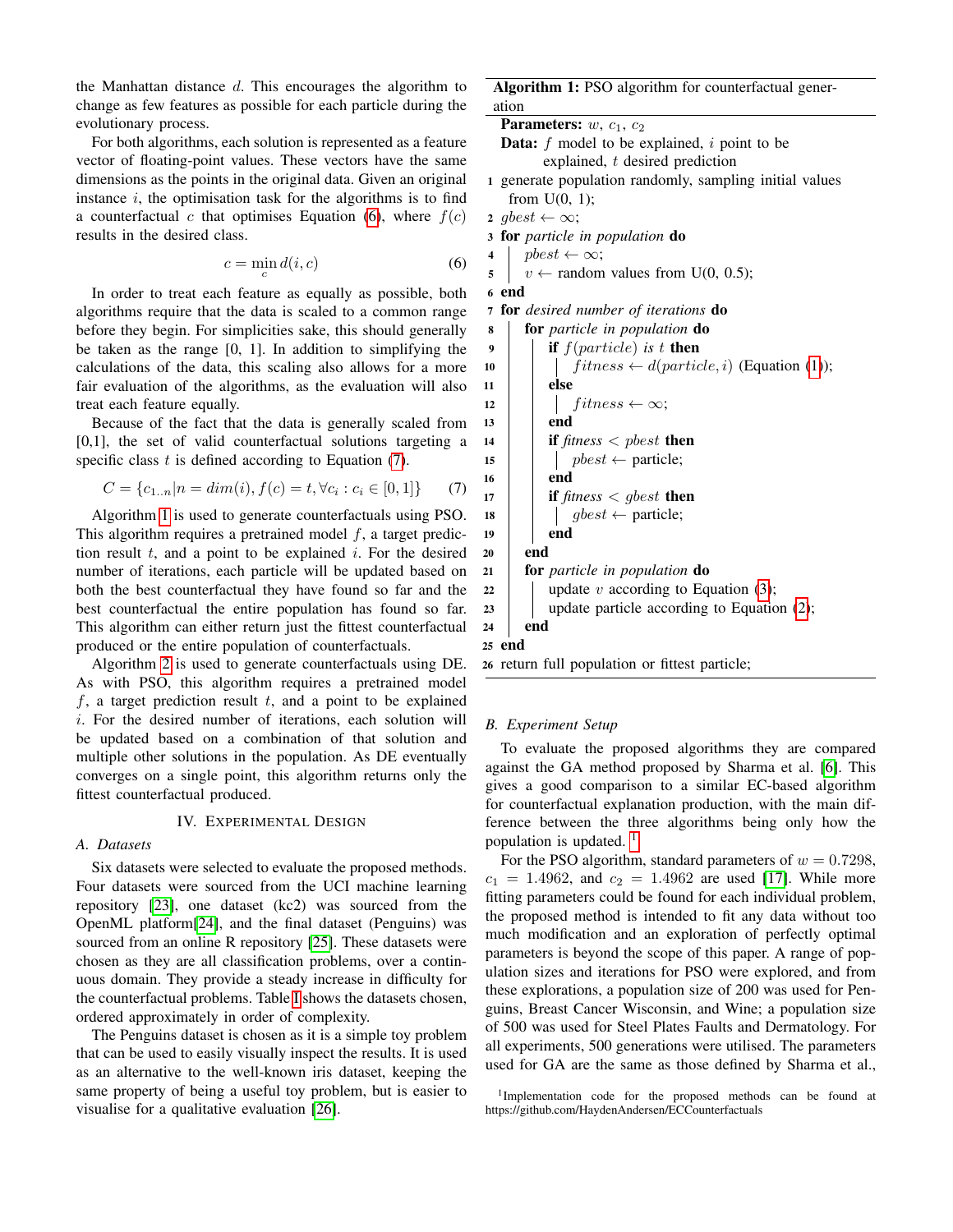Algorithm 2: DE algorithm for counterfactual generation

| Parameters: Fmin, Fmax, CR                                           |
|----------------------------------------------------------------------|
| <b>Data:</b> $f$ model to be explained, $i$ point to be              |
| explained, $t$ desired prediction                                    |
| 1 generate population randomly, sampling initial values              |
| from $U(0, 1)$ ;                                                     |
| 2 <i>xbest</i> $\leftarrow \infty$ ;                                 |
| for desired number of iterations do<br>3                             |
| for solution in population do<br>$\overline{\mathbf{4}}$             |
| <b>if</b> $f(solution)$ is t <b>then</b><br>5                        |
| $fitness \leftarrow d(particle, i)$ (Equation (1));<br>6             |
| else<br>7                                                            |
| $fitness \leftarrow \infty;$<br>8                                    |
| end<br>9                                                             |
| if fitness $\langle x \rangle$ then<br>10                            |
| $xbest \leftarrow$ solution;<br>11                                   |
| end<br>12                                                            |
| end<br>13                                                            |
| <b>for</b> solution in population <b>do</b><br>14                    |
| select random individuals $x_1, x_2$ from<br>15                      |
| population;                                                          |
| $F \leftarrow U(F_{min}, F_{max});$<br>16                            |
| generate $v$ according to Equation (4);<br>17                        |
| generate $y$ according to Equation (5);<br>18                        |
| <b>if</b> $f(y)$ is t and distance(y, i) < fitness <b>then</b><br>19 |
| replace solution with y in population;<br>20                         |
| end<br>21                                                            |
| end<br>22                                                            |
| 23 end                                                               |
| 24 return fittest solution;                                          |

TABLE I CHOSEN DATASETS

<span id="page-4-1"></span><span id="page-4-0"></span>

| Name                          | Features | <b>Instances</b> | <b>Classes</b> |
|-------------------------------|----------|------------------|----------------|
| Penguins                      |          | 333              |                |
| Breast Cancer Wisconsin (BCW) | 10       | 699              |                |
| Wine                          | 13       | 178              | 3              |
| kc2                           | 21       | 522              |                |
| Steel Plates Faults (SPF)     | 27       | 1941             |                |
| Dermatology                   | 34       | 366              |                |

with the exception of the population size. Initial experiments found that the equation used in the paper produced far too large a population size, which was not providing any visible performance improvement. For the sake of fair comparison, the same population size and number of iterations were used as the PSO. This results in the same number of evaluations between algorithms. The standard parameters of DE as defined in the SciPy Python library at the time of writing are used [\[27\]](#page-7-26). These are a population size of 15, 1000 iterations,  $CR = 0.7$ ,  $F_{min} = 0.5$ , and  $F_{max} = 1.0$ .

For each of the three algorithms, a single experimental run takes the following steps:

1) Scale the input data so that each feature is in the range

[0, 1].

- <span id="page-4-3"></span>2) Train a black-box model on the provided training data. For the sake of these experiments, a random forest classifier was used as the black-box model. However, any classifier model can take the place of the random forest with no changes to the rest of the algorithm.
- <span id="page-4-2"></span>3) Select a single random instance from the data.
- 4) Use the black-box model to predict the class of the instance.
- <span id="page-4-4"></span>5) For each class other than the predicted one, use the chosen algorithm to find a single counterfactual that the black-box predicts as that class.
- 6) Record the discovered counterfactual, as well as both the scaled change in each feature and the change in each feature in the original data ranges.
- 7) Repeat from Step [3](#page-4-2) 20 times, using the same black-box model but a different chosen instance.

Of note is that each instance will have a counterfactual explanation generated for each possible class and that multiple instances are explained for the same model. This is to remove potential false-positive results, where good performance is reported simply because of an instance being randomly selected near a decision boundary. In addition to this, the random selection of instances and the training of the black-box model is provided with a randomisation seed so that they are consistent between testing the three algorithms. This means that for the same seeds, each algorithm will be tested on the same black-box model and counterfactuals will be generated from the same initial instances.

As steps [2,](#page-4-3) [3,](#page-4-2) and [5](#page-4-4) are all non-deterministic, each algorithm has 30 experimental runs performed. This means that, for a dataset with 3 classes, each algorithm will be used to generate a total of  $(3 - 1) \times 20 \times 30 = 1200$  counterfactuals.

#### V. RESULTS AND DISCUSSION

# *A. Results*

The results of the initial experiments on the three datasets are shown in Table [II.](#page-5-0) For each combination of dataset and algorithm, the table shows the mean number of features that are modified in generated counterfactual explanations. In addition to this, it shows both the mean Manhattan distance (L1) and the mean Euclidean distance (L2) from the original points to the counterfactuals. The Euclidean distance is displayed as it gives a measurement of exactly how similar the counterfactuals are to the original instance, not worrying about how many features are modified.

A Friedman test followed by post-hoc Nemenyi tests are performed for the features changed, L1, and L2 metrics, with a  $\alpha$  of 0.05. For each metric, a  $\uparrow$  is shown if the result is statistically significantly better than both other algorithms, and  $a \downarrow$  is shown if the result is statistically significantly worse than both other algorithms.

# *B. Initial Analysis*

For all six datasets, the PSO algorithm modifies a statistically significant fewer number of features than the other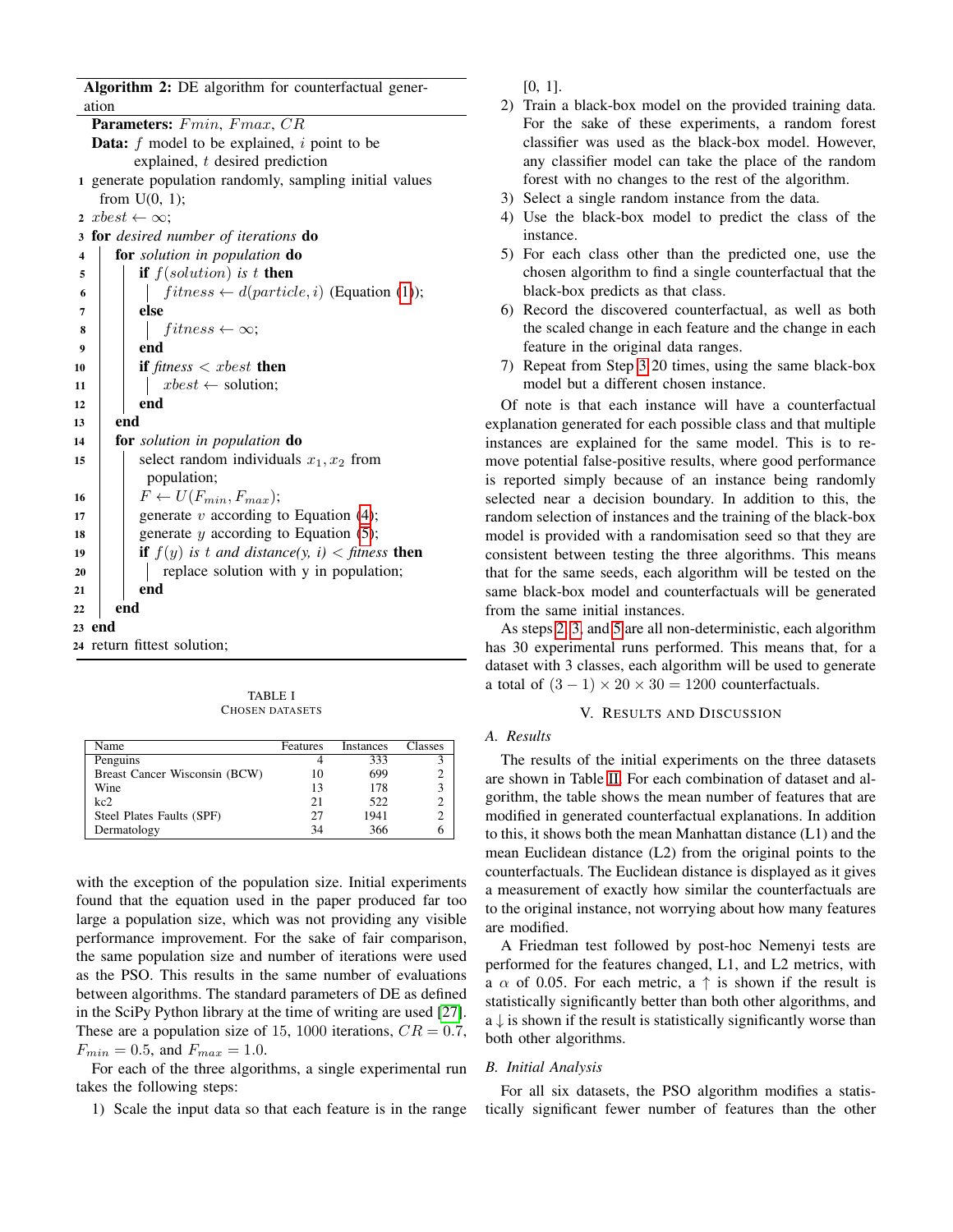TABLE II PERFORMANCE OF BEST COUNTERFACTUALS

<span id="page-5-0"></span>

| Dataset     | Method     | Features changed                      | L1                                     | L2                                   |
|-------------|------------|---------------------------------------|----------------------------------------|--------------------------------------|
| <b>BCW</b>  | PSO        | 4.15↑                                 | 0.87                                   | 0.55                                 |
|             | DE         | 9.16                                  | $0.81$ <sup><math>\dagger</math></sup> | 0.48 <sup>†</sup>                    |
|             | GА         | $9.67\downarrow$                      | 0.91                                   | 0.51                                 |
| Dermatology | PSO        | 13.82 <sup><math>\dagger</math></sup> | 5.48↑                                  | 1.46 <sup><math>\dagger</math></sup> |
|             | DE         | 33.48                                 | 7.8                                    | 1.72                                 |
|             | GА         | 33.74                                 | $8.1\downarrow$                        | $1.79\downarrow$                     |
| Penguins    | <b>PSO</b> | $2.05+$                               | $0.31+$                                | 0.25 <sup>†</sup>                    |
|             | DE         | 3.34                                  | 0.31                                   | 0.25                                 |
|             | GА         | $3.74\downarrow$                      | $0.32\downarrow$                       | $0.26\downarrow$                     |
| <b>SPF</b>  | <b>PSO</b> | 10.22↑                                | 0.61                                   | $0.34\downarrow$                     |
|             | DE         | 13.85                                 | $0.13+$                                | $0.08+$                              |
|             | GА         | 25.86                                 | 0.24                                   | 0.12                                 |
| Wine        | PSO        | 3.95 <sup><math>\dagger</math></sup>  | 0.54                                   | $0.36\downarrow$                     |
|             | DE         | 11.61                                 | 0.5 <sub>†</sub>                       | 0.33 <sup>†</sup>                    |
|             | GА         | $12.37 \downarrow$                    | $0.56\downarrow$                       | 0.34                                 |
| kc2         | PSO        | 9.491                                 | 0.19                                   | 0.09                                 |
|             | DE         | 14.22                                 | $0.59\downarrow$                       | $0.17\downarrow$                     |
|             | GА         | 19.77↓                                | $0.14+$                                | 0.06                                 |

algorithms. For the Breast Cancer Wisconsin, Wine, and Dermatology datasets PSO modifies less than half as many features as the other two algorithms. This behaviour is likely due to the behaviour of PSO compared to the other two algorithms. As discussed above, GA struggles to converge for continuous problems. DE will only accept a new solution if it is an improvement on previous solutions, which means if it begins to converge on a solution that modifies a large number of features then it will simply continue that convergence. In contrast, PSO allows for more exploration of different solutions, allowing for more sparse counterfactuals to be found.

The DE algorithm shows a statistically significant improvement over the other algorithms on the L1 and L2 metrics for the Breast Cancer Wisconsin, Steel Plates Fault and Wine datasets. The PSO algorithm shows a statistically significant improvement over the other algorithms on the L1 and L2 metrics for the Dermatology and Penguins datasets. The only time the GA algorithm outperforms both other algorithms is on the L1 metric in the kc2 dataset. This performance spread is consistent with the idea discussed previously that GA is unsuited for optimising across the continuous domain that is required for counterfactual production. Given that the PSO algorithm produces considerably sparser solutions than the other algorithms and that it generally produces either the most similar or close to the most similar explanations to the original point, it is in general the most effective method.

An interesting outlier in the results is the Steel Plate Fault dataset. Despite changing fewer features than both other algorithms, the PSO algorithm creates counterfactual explanations that are significantly further away from the original point. This is shown by the fact that both the L1 and L2 metrics are significantly higher for the PSO. This is likely due to the shape of the data space of the dataset, as a solution that does not result in the current class will be set to a very poor fitness. Due to the fact that GA and DE both work by combining existing

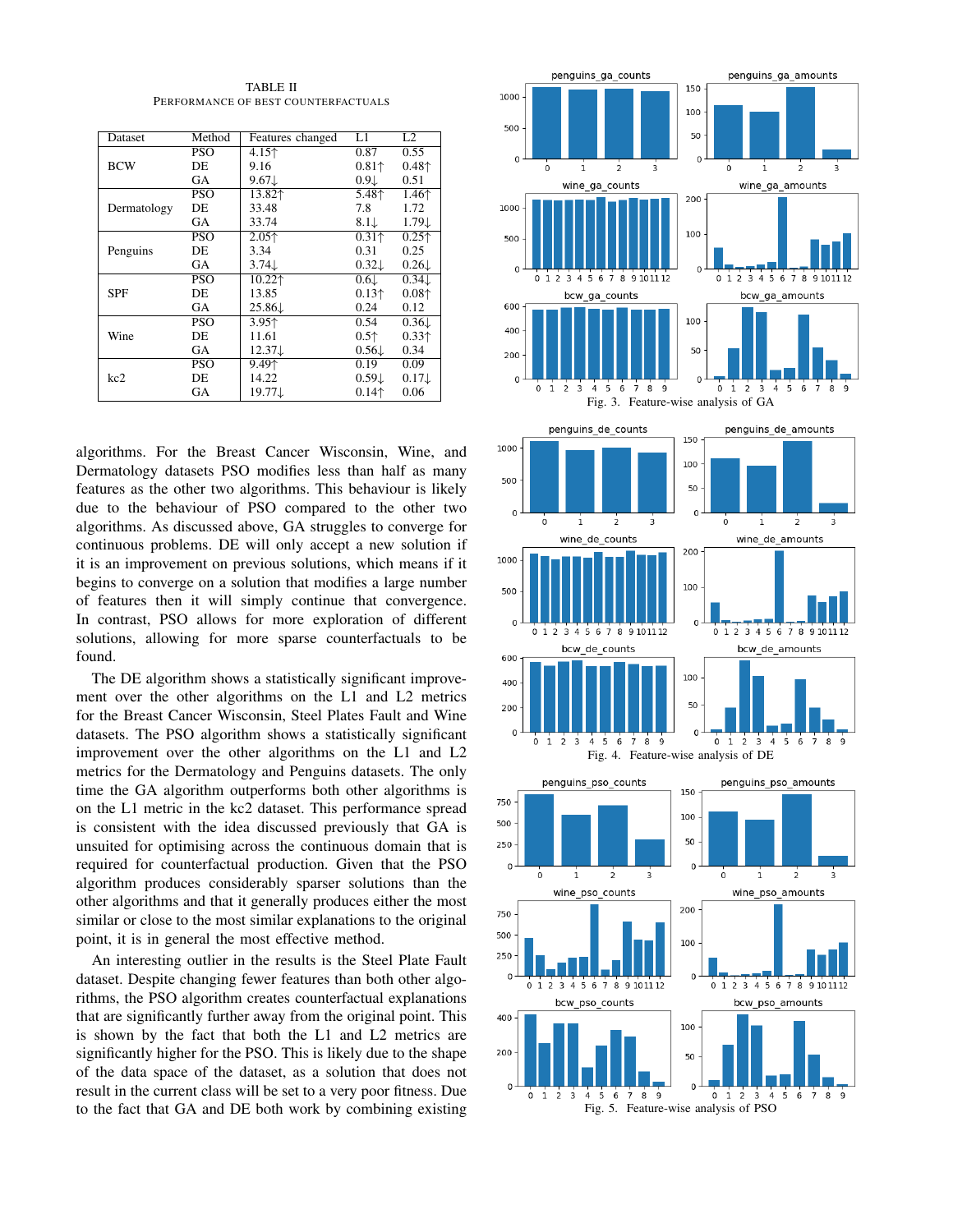solutions, PSO will be spending a lot more of the computation time with solutions resulting in these poor fitnesses. Future work will explore the filtering or re-generation of particles for which this occurs.

#### *C. Further Analysis*

A useful consideration that arose during the analysis of the produced counterfactuals was that some features could be more important than others for the purpose of generating counterfactual explanations. To explore this, the three datasets with the fewest number of features were chosen for analysis. The counterfactuals produced were analysed, with the number of times each feature was modified among the different experimental runs and the total scaled size of these changes being recorded. Graphs of this analysis are shown in Figures 3-5.

The strength of the PSO method in reducing the number of features modified can be further observed in these graphs. While both DE and GA modify each feature an almost uniform number of times, in both the Penguins and Breast Cancer Wisconsin datasets the PSO algorithm shows clear variation in how much each feature is used in the counterfactual explanations. In addition to this, the amount each feature is used does not necessarily correlate to how much that feature was modified. For example, despite all algorithms modifying all features in the Wine dataset an almost uniform number of times, the amount each was modified by shows strong interfeature variance. When reporting counterfactual explanations to users, a basic metric of  $\frac{\text{amount modified}}{\text{times modified}}$  should be considered to determine how important of a consideration each feature should be. This balances the importance of the feature and the amount of change required with the abnormality of that feature appearing in an explanation.

# *D. Qualitative Analysis*

To give a visual idea of the quality of counterfactuals produced by the PSO algorithm, the Penguins dataset is used. The purpose of this dataset is to differentiate between three species of penguin found in Antarctica. These are Adelie, Chinstrap, and Gentoo penguins. Figure [6](#page-7-27) shows an example of each of the three penguin species, sourced from an online bird-watching directory [\[28\]](#page-7-28). The features in the dataset are bill length, bill depth, flipper length, and body mass.

For this analysis five instances from the data are chosen at random, and a counterfactual to each other type of penguin is generated. Table [III](#page-6-0) shows the best counterfactual explanations produced in each of these runs.

Comparing the produced counterfactuals to the visual traits of the three species, it can be observed that the produced counterfactual explanations are reasonable. Adelie penguins have short bills and flippers, so increasing the bill length causes one to be classified as a Chinstrap and increasing the flipper length causes one to be classified as a Gentoo. Likewise, the Chinstrap can be classified as an Adelie by reducing the size of the bill, or as a Gentoo by increasing the length of the flippers. As the species with the largest features, the Gentoo penguins can be classified as Adelie by

#### TABLE III PENGUIN COUNTERFACTUALS

<span id="page-6-0"></span>

| From      | To        | B. length | B. depth | F. length | Mass    |
|-----------|-----------|-----------|----------|-----------|---------|
| Adelie    | Chinstrap | $+5.95$   |          |           |         |
|           | Gentoo    |           | $-1.15$  | $+14.0$   |         |
| Adelie    | Chinstrap | $+5.40$   |          |           |         |
|           | Gentoo    |           | $-2.45$  | $+21.0$   |         |
| Chinstrap | Adelie    | $-5.05$   | $-0.05$  |           |         |
|           | Gentoo    |           |          | $+8.50$   |         |
| Gentoo    | Adelie    | $-5.80$   |          | $-2.50$   |         |
|           | Chinstrap | $+0.75$   | $+1.35$  | $-3.00$   |         |
| Gentoo    | Adelie    | $-8.15$   |          | $-9.50$   |         |
|           | Chinstrap |           | $+2.55$  | $-1.50$   | $-25.0$ |

reducing the size of both the bill and flippers or as Chinstrap by increasing the bill depth but decreasing the length of the flippers and the body mass. The final counterfactual is the most abnormal one, as it is the only one of the 10 generated explanations that considers the body mass. However, this is still consistent with the visual appearance of the different species, where the Chinstrap looks a lot leaner than the Gentoo.

While this is a simple task, this analysis can give us confidence that the algorithm works as intended. This can be used to motivate the use of the algorithm for more complex tasks that are more difficult for a non-expert to reliably qualitatively verify.

# VI. CONCLUSIONS

This paper introduced new algorithms to produce counterfactual explanations utilising PSO and DE. To our knowledge, this is the first work to explore the use of these algorithms for the task of counterfactual production. These explanations are shown to modify fewer features from the original instances and to require changes of a lesser magnitude than previous evolutionary work to generate counterfactuals. In addition to this, graphical analysis of individual features has shown that the PSO algorithm is better at utilising only important features compared to other similar work. Finally, a simple qualitative analysis showed that the generated counterfactuals are reasonable, and reflect real-world causal relationships in the data.

Future work will focus on two main areas of the method: a more complex fitness function and niching to produce a more diverse population of explanations. The more complex fitness function will consider the abnormality of feature values in instances in order to produce more human-friendly explanations that are more likely to be accepted by users. This is in line with existing research on how a human would produce a counterfactual explanation [\[29\]](#page-7-29). In addition to this, more explicit penalisation will be explored for the number of features used in order to encourage sparser explanations.

Early experiments in applying niching to the PSO algorithm have shown promise to produce counterfactual explanations utilising a range of different distinct feature subsets. This will be further explored to allow the presentation of multiple explanations to users, that they can then select from.